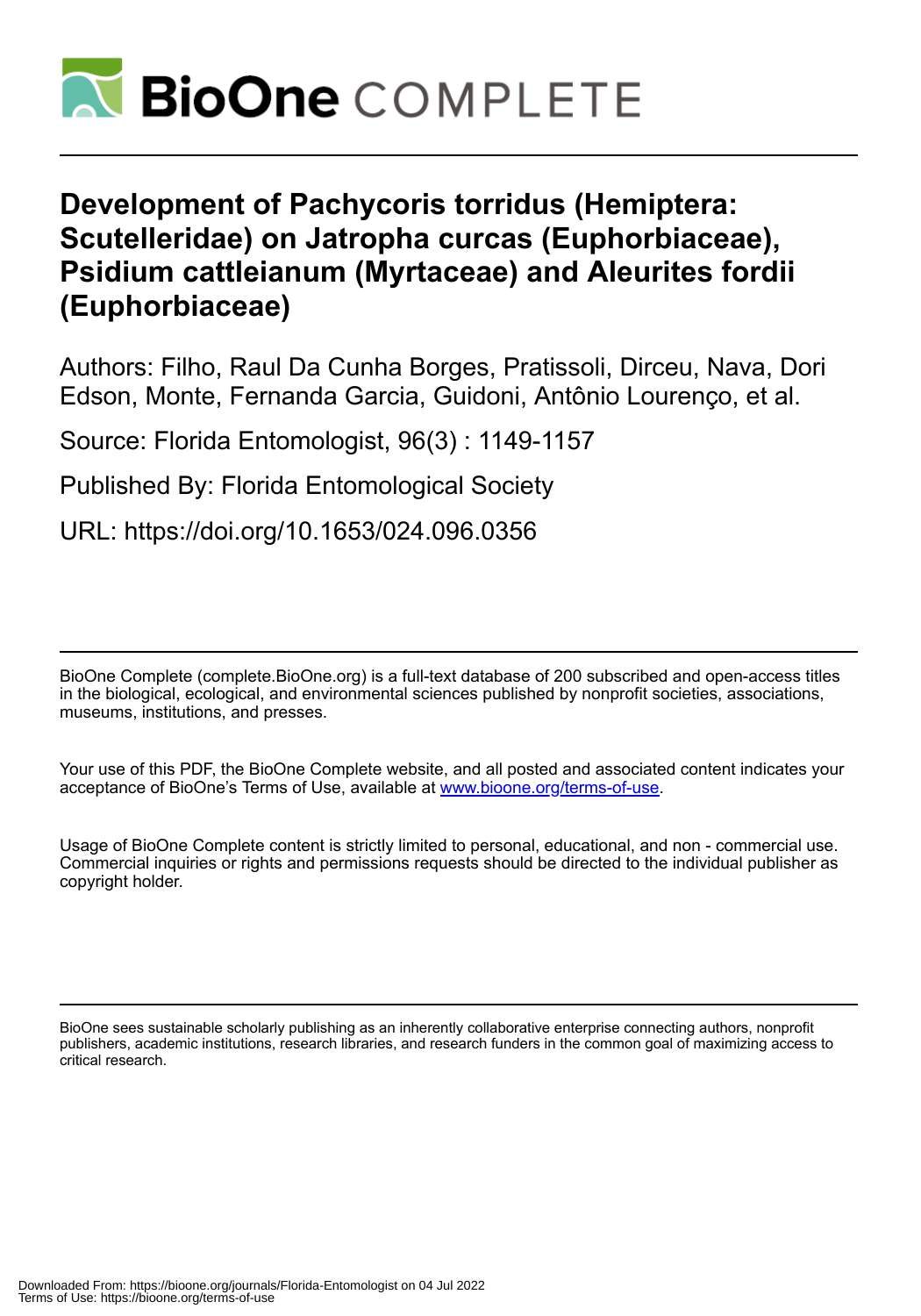# DEVELOPMENT OF *PACHYCORIS TORRIDUS* (HEMIPTERA: SCUTELLERIDAE) ON *JATROPHA CURCAS* (EUPHORBIACEAE), *PSIDIUM CATTLEIANUM* (MYRTACEAE) AND *ALEURITES FORDII* (EUPHORBIACEAE)

RAUL DA CUNHA BORGES FILHO<sup>1</sup>, DIRCEU PRATISSOLI<sup>2</sup>, DORI EDSON NAVA<sup>3,\*</sup>, FERNANDA GARCIA MONTE<sup>3</sup>, ANTÔNIO LOURENÇO GUIDONI<sup>3</sup>, SÉRGIO DELMAR DOS ANJOS E SILVA<sup>3</sup>AND RICARDO ANTONIO POLANCZYK<sup>4</sup> 1 Faculdade de Agronomia "Eliseu Maciel", Universidade Federal de Pelotas, Cx. Postal 354, 96010-900, Pelotas, RS, Brazil

2 Centro de Ciências Agrárias, Universidade Federal do Espírito Santo, Cx. Postal 16, 29500-000, Alegre, ES, Brazil

3 Embrapa Clima Temperado, Rodovia Br 396, km 78Cx. Postal 403, 96010-971, Pelotas, RS, Brazil

4 Faculdade de Ciências Agrárias e Veterinárias, Universidade Estadual Paulista Júlio de Mesquita, Via de Acesso Paulo Donato Castellane s/n, 14884-900, Jaboticabal, SP, Brazil

\*Corresponding author; E-mail: dori.edson-nava@embrapa.br

# ABSTRACT

*Pachycoris torridus* (Scopoli, 1772) (Hemiptera: Scutelleridae) is a polyphagus insect and is traditionally considered the key-pest of jatropha (*Jatroph acurcas* L.; Malpighiales: Euphorbiaceae); however, occurrences of this pest have also been observed on strawberry guava (*Psidium cattleianum* Sabine; Myrtales: Myrtaceae) and the tung tree (*Aleurites fordii*  Hemsl.*;* Malpighiales: Euphorbiaceae). This study investigated the development of *P. torridus* in fruits of jatropha, strawberry guava and tung to provide information for phytosanitary management of this pest. We evaluated the biological parameters in the nymphal and adult stages of the pest at  $25 \pm 2$  °C, RH 70  $\pm$  10% and 12:12 h (L:D). Nymphs of *P*. *torridus* did not develop in fruits of tung. In fruits of jatropha and strawberry guava, *P. torridus* had 5 instars of nymphal development with variable durations and survival rates. The nymphal stage showed durations and viabilities of 55 days and 33.7% and 56.1 days and 38.9% in strawberry guava and jatropha, respectively. The sex ratio (proportion of females in the population) was 0.6 in strawberry guava and 0.5 in jatropha. The weights of adult females and males were greater in jatropha (152.0 and 117.2 mg) than in strawberry guava (127.9 and 105.9 mg). Females fed with jatropha showed a longer pre-oviposition period and shorter periods of oviposition and post-oviposition than those fed on strawberry guava. Fecundity was similar in both treatments (hosts). Fruits of strawberry guava and jatropha are adequate for the development and reproduction of *P. torridus*.

Key Words: Hemiptera, stinkbug of jatropha, hosts, biology

### RESUMO

*Pachycoris torridus* (Scopoli, 1772) (Hemiptera: Scutelleridae) é um inseto polífago que tradicionalmente tem sido considerado praga-chave do pinhão-manso (*Jatropha curcas* L.), entretanto sua presença tem sido constatada também em araçá (*Psidium cattleianum* Sabine) e tungue (*Aleurites fordii*). O objetivo do trabalho foi estudar o desenvolvimento de *P. torridus* em pinhão-manso, araçá e tungue, visando fornecer informações para o manejo fitossanitário dessa praga. Foram avaliados parâmetros biológicos para as fases jovem e adulta de desenvolvimento a 25 ± 2 °C, 70 ± 10% UR e 12 h de fotofase. Frutos de tungue não possibilitaram o desenvolvimento das ninfas de *P. torridus*. Nos demais hospedeiros *P. torridus*  apresentou cinco instares com valores de duração e sobrevivência variáveis, totalizando para o estágio ninfal uma duração e viabilidade de 55 dias e 35,7% e 56,1 dias e 38,9% em araçá e pinhão-manso, respectivamente. A razão sexual foi de 0,6 em araçá e 0,5 em pinhão-manso. O peso de adultos fêmeas e machos foi maior em pinhão-manso (152,0 e 117,2 mg) do que no araçá (127,9 e 105,9 mg). Fêmeas alimentadas com pinhão-manso apresentaram maior período de pré-oviposição e menores períodos de oviposição e pós-oviposição em relação as alimentadas com araçá. A fecundidade foi semelhante nos dois hospedeiros. Frutos de araçá e pinhão-manso são adequados para o desenvolvimento e reprodução de *P. torridus*

Palavras-Chave: Hemiptera, percevejo-do-pinhão-manso, hospedeiros, biologia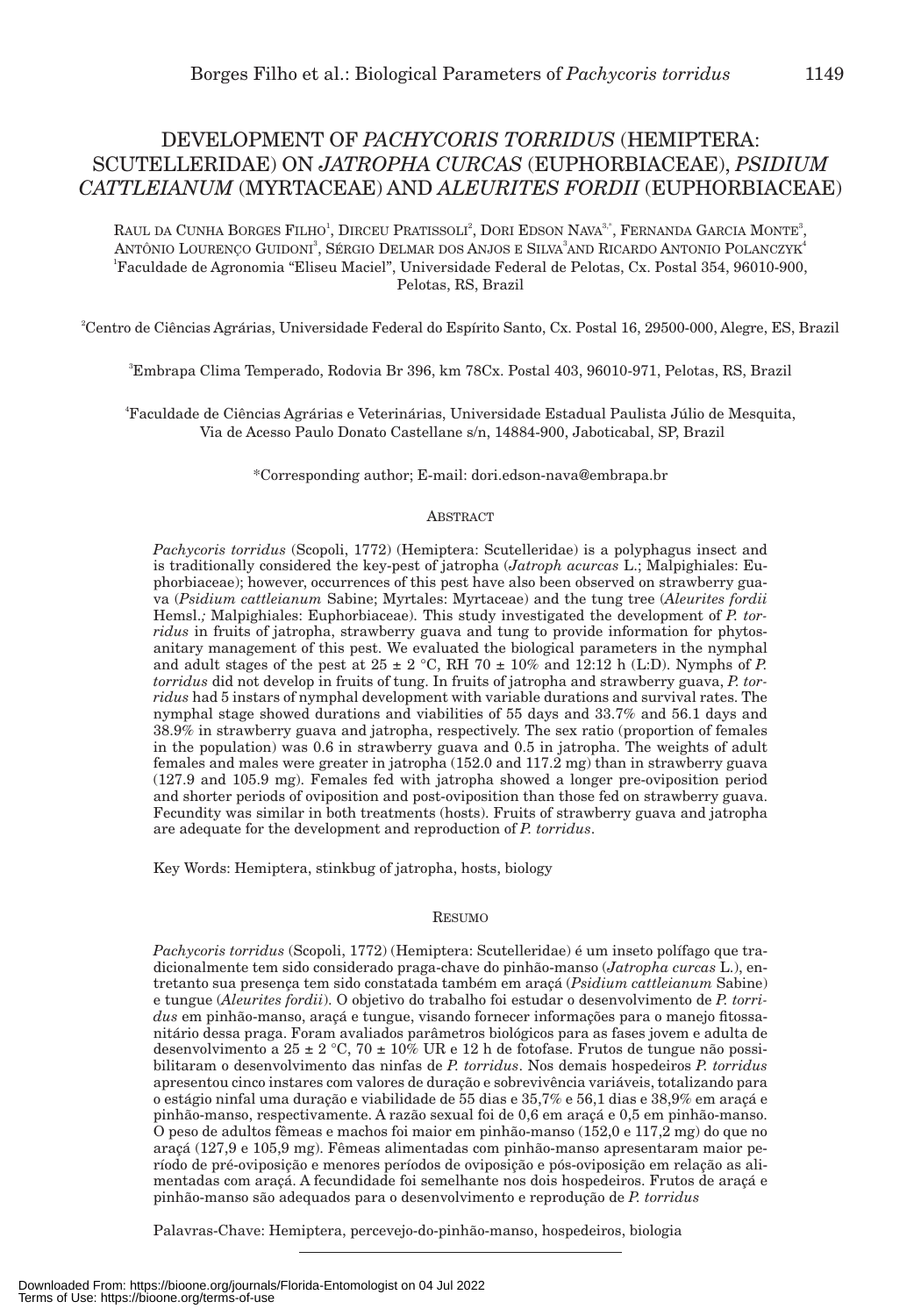*Pachycoris torridus* (Scopoli, 1772) (Hemiptera: Scutelleridae) is a stinkbug pest of jatropha and is characterized by having a well-developed globoid scutellum over the wings for protection (Gallo et al. 2002). The adult insects are black or dark purple, with 14 red or yellow spots, displayed in rows of 5, 4, 3 and 2 spots, beginning from the apex, in addition to 8 spots on the pronotum, totaling 22 spots on the body (Monte 1937). Moreover, they have odoriferous glands in the ventral part of the thorax that release a secretion with the characteristic odor of stinkbugs (Costa Lima 1940).

*Pachycoris torridus* occurs in practically all countries in the Americas, from the United States to Argentina (Froeschner 1988). However, its occurrence is more frequent in South America (Peredo 2002). In Brazil, it is the best-known species of the Scutelleridae, and its occurrence has been observed in the northeastern, southeastern, southern and central-western regions (Costa Lima 1940; Nava et al. 2009; Broglio-Micheletti et al. 2010; Rodrigues et al. 2011). Besides having a wide geographic distribution, it is a polyphagus insect currently observed on more than 14 plant species, namely rice [*Oryza sativa* L. (Poaceae)], orange [*Citrus sinensis* (L.) Osbeck (Rutaceae)], mango [*Mangifera indica* L. (Anacardiaceae)], strawberry guava [*Psidium cattleyanum* Sabine (Myrtaceae)], guava [*Psidium guajava* L. (Myrtaceae)], cassava [*Manihot esculenta* Crantz (Euphorbiaceae)], tung [*Aleurites fordii* Hemsley (Euphorbiaceae)], jatropha [*Jatropha curcas* L. (Euphorbeaceae)], acerola [*Malpighia glabra* L. (Malpighiaceae)]and coffee [*Coffea arabica* L. (Rubiaceae)] (Silva et al. 1968; Gallo et al. 2002; Sanchez-Soto & Nakano 2002; Santos et al. 2005; Nava et al. 2009).

In Brazil, *P. torridus* is the only species of the Scutelleridae family considered a pest in agriculture (Gallo et al. 2002). The nymphs and adults of the insect pest suck soft parts of plants, mainly fruits, inflicting yield losses and, therefore, economic losses. In the region of temperate climate in Brazil, *P. torridus* causes serious damages to crops of tung and jatropha, which are used in biofuel production expressed as reduced size of mature fruits and necrotic areas on the fruits (Nava et al. 2009).

In 2004, the Brazilian government launched a program to further reduce dependency on fossil fuels, and this program has boosted the cultivation of tung and jatropha (Suarez et al. 2006). Currently, soybean is the basis for biodiesel production in Brazil, but governmental programs to develop agronomic and industrial characteristics of jatropha and tung have increased their area of production and the 2010/11 crop amounted to 3,000 and 4,000 ha cultivated, respectively (IB-GE 2011). The cultivation of jatropha and tung plants in southern Brazil is carried out in areas near strawberry guava trees, a native species, whose fruits are consumed in natura or processed to make sweets or jellies. Damage to jatropha and tung fruits is caused by nymphs and adults of *P. torridus* that feed on the sap and thereby reduce weight and oil content. In the case of jatropha, this reduction can reach more than 50% (Rodrigues et al. 2011). For tung and strawberry guava, the levels of damage have not yet been quantified; however, severe attacks can cause damage of up to 30%.

The presence of several host fruits favors the development of *P. torridus*, which should be considered when developing pest management programs, mainly, when host fruits are from different genera or even different families, as observed in the southern region of Brazil with occurrences of this pest attacking strawberry guava, jatropha and tung. These hosts allow the insect to remain close to commercial plantations and contribute to population increase of *P. torridus*, given that adults have high dispersion capacity. In this sense, this study investigated the development of *P. torridus* in fruits of strawberry guava, jatropha and tung to obtain information useful for the pest control management. The development of *P. torridus* in the different hosts define vulnerable stages and help adopt the best strategy, for example, direct the pest control when the attack to the first hosts to be infected are observed.

# MATERIALS AND METHODS

The experiments were conducted in rooms with the temperature adjusted to  $25 \pm 2$  °C, RH  $70 \pm 10\%$  and 12:12 h L:D at the Laboratory of Entomology at Embrapa Clima Temperado, in the municipality of Pelotas, Rio Grande do Sul State, Brazil.

# Collection and Maintenance Rearing

The eggs of *P. torridus* collected in the field were placed in plastic boxes (Gerbox®) and kept in rooms with the temperature controlled to obtain the nymphs. After hatching, the nymphs were placed in cages for nymphal development. The insects collected in the field were identified by comparing them to samples from the Entomology Museum of the Entomology Laboratory of Embrapa Clima Temperado.

We collected insects at different developmental stages from experimental crops of jatropha of Embrapa Clima Temperado. The insects were kept in plastic tubes  $(10 \times 15 \times 10 \text{ cm})$  and transported to the laboratory, where they were placed in wooden cages  $(27 \times 27 \times 35 \text{ cm})$ , with the sides covered with a nylon screen. In each cage, we placed 100 insects at ratio of 1 female for 1 male. For rearing, the insects were separated in cages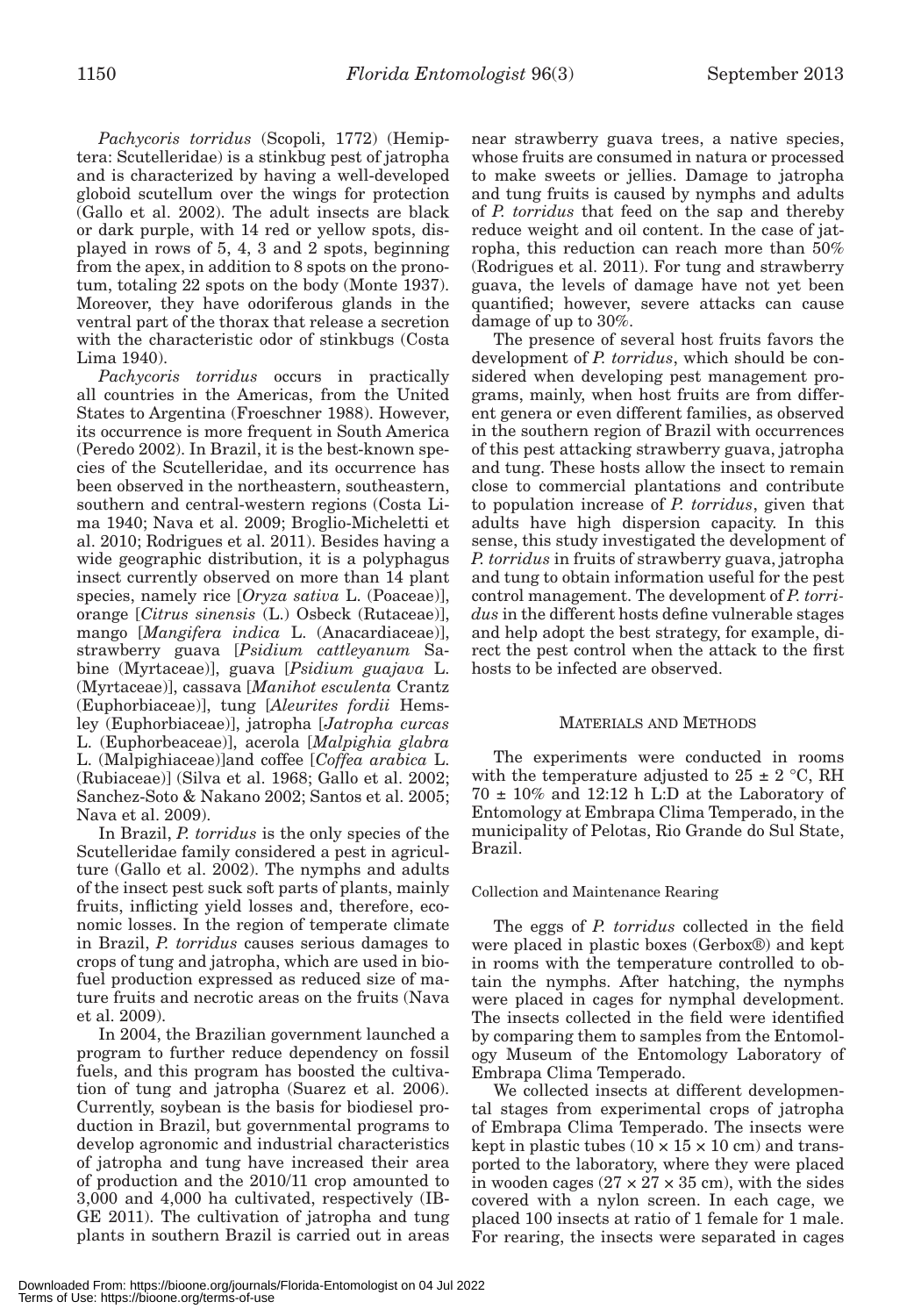prepared for the nymphal and adult stages. The nymphs and the adults were fed with branches, leaves and fruits of jatropha and aroeira [*Schinus terebinthifolius* Raddi (Anacardiaceae)]. The branches and leaves were placed in plastic pots (250 mL) with water to keep the plants turgid and the fruits were offered in Petri dishes (8.5 × 1.5 cm). The foods were replaced each four days. Inside the cages, we also placed a Petri dish (8.5  $\times$  1.5 cm) with hydrophilic cotton embedded with water. In the cage for the adult stage, the branches and leaves were also the substrate for oviposition and the egg collections were carried out daily. After hatching, the nymphs were kept in cages es-

pecially designed for insects reared in laboratory.

#### Biology in Different Hosts

#### Development of the Nymphal Stage

We used nymphs until 24 h of age from a maintenance rearing from the laboratory. Nymphs from an oviposition (regardless the number of eggs), along with the mother, because they receive maternal care (Costa Lima 1940), were placed in plastic cages (22.5  $\times$  14.5  $\times$  12.0 cm), which had a lid and the sides had openings covered with nylon screens for air circulation. On the cage floor, we placed filter paper, which was replaced every 4 days. At the 2nd stadium, when the nymphs started to feed, the mother was removed from the cage. Inside the cage, we offered water in a glass receptacle (10 mL) to the insects through capillarity of hydrophilic cotton. Moreover, we placed developing fruits of strawberry guava, jatropha and tung in different cages to constitute 3 treatments. The food was offered on a plastic Petri dish (8.5 × 1.5 cm), which was replaced every 2 days.

We carried out daily observations to register the number and duration of intars, duration and survival in the nymphal stage, weight of adults and sex ratio. The number of instars was determined during ecdysis by observing the presence of exoskeleton in the cage. The weight of adult insects was measured 1 day after emergence on an analytical scale with .0001 kg precision. The sex ratio (sr) was determined by the formula: sr  $= \frac{9}{9} (9 + 9)$ .

# Adult Longevity and Reproduction

We isolated randomly 20 pairs of adult insects, newly emerged from nymphs fed with strawberry guava and jatropha in cages of plastic cups (700 mL). The open part of the cup was covered with a Gerbox® lid, and holes were made on it, then, covered with voile fabric for aeration. The adults were separated by sex according to their genital segments. Females show only genital plates, while the males have a developed pygophore at the rear of the abdomen.

The adults were fed with the same food used in the nymphal stage, offered in Petri dishes (8.5 ×1.5 cm). In each cage, we placed a plastic receptacle  $(3.5 \text{ cm wide} \times 1.5 \text{ cm high})$  containing cotton embedded in water. In addition, in each cage, we offered a branch with leaves of the respective hosts, in a 10-mL receptacle containing water, to serve as the substrate for oviposition. We carried out daily observations to register the number of eggs and adult mortality. We assessed the following biological parameters: pre-oviposition, oviposition, post-oviposition periods; fecundity; number of eggs in each oviposition; egg laying and life span of males and females. The survival and embryo period duration were determined based on the number of eggs laid in the second laying. For that purpose, the eggs and females were placed in a receptacle  $(22.5 \times 15.0 \times 11.5 \text{ cm})$  and kept in room with temperature controlled until the hatching of the nymphs.

#### Statistical Analysis

The experiment was carried out in a completely randomized design with 3 treatments (hosts) and 10 repetitions (hatched nymphs of 10 events of egg laying) for the nymphal stage and 20 repetitions (pairs) for adults. The data were subjected to analysis of variance and the means compared in the Student's t test, protected by the significance of the F test at 5% probability using the SAS program (SAS Institute 2002). The data regarding the periods of pre-oviposition, oviposition and post-oviposition and male and female longevity were analyzed using the survival analysis techniques (Colosimo & Giolo 2006). For each period, the survival curves of each treatment were estimated in the Kaplan-Meier estimator and compared in the log-rank test (Colosimo & Giolo 2006).

#### RESULTS AND DISCUSSION

# Development of the Nymphal Stage

The fruits of strawberry guava and jatropha allowed nymphal development of *P. torridus*, nymphs, but when reared on tung fruit, virtually 100% of the nymphs died as 2nd instars (Table 1). For the insects fed with strawberry guava and jatropha fruits, we observed 5 instars different only at the 5th instar, where the nymphal stadium lasted 6 days when reared jatropha than on strawberry guava (Table 1). However, the duration of the *P. torridus* nymphal stage whether fed on jatropha or on strawberry guava did not differ significantly, having a duration of 55.0 days when fed strawberry guava and 56.1 days when fed with jatropha (Table 1).

The shorter developmental period of the 1st instar in relation to the others is a characteristic of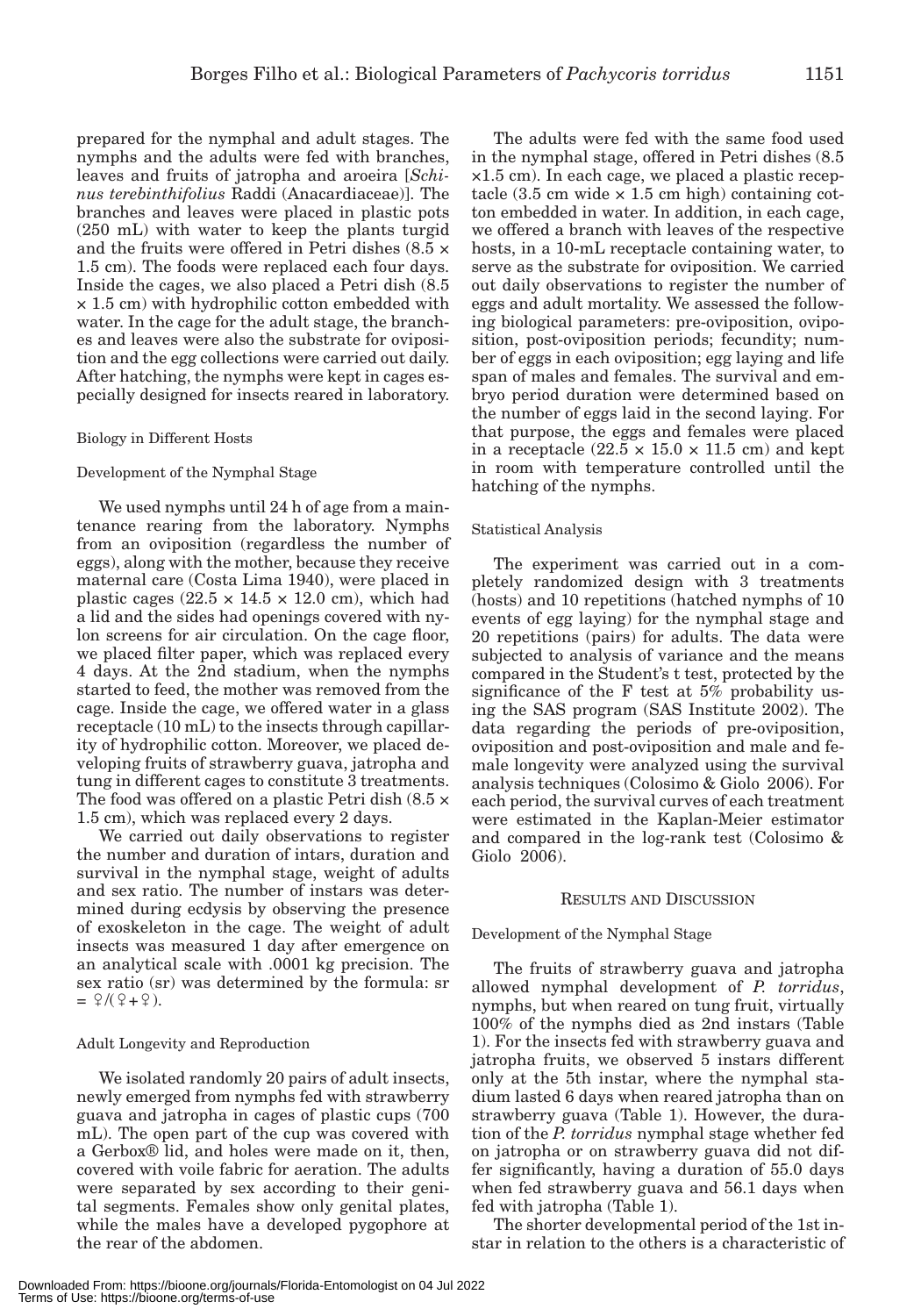|                  |                   |                     |                    | Instar            |                                           |                      |                      |
|------------------|-------------------|---------------------|--------------------|-------------------|-------------------------------------------|----------------------|----------------------|
| Food (host)      | Number of insects | 1st                 | 2nd                | 3rd               | 4th                                       | 5th                  | Nymphal stage        |
|                  |                   |                     | Duration (days)    |                   |                                           |                      |                      |
| Strawberry guava | 400               | $7.0 \pm 0.31$ a    | $17.3 \pm 2.16$ a  | $10.5 \pm 1.11$ a | $8.1 \pm 1.04$ a                          | $12.1 \pm 0.62 b$    | $55.0 \pm 1.56$ a    |
| Jatropha         | 494               | $7.3 \pm 0.26$ a    | $14.1 \pm 1.32$ a  | $8.8 \pm 0.80$ a  | $7.9 \pm 0.82$ a                          | $18.0 \pm 1.83$ a    | a<br>$56.1 \pm 2.49$ |
| Tung             | 454               | $7.1 \pm 0.36$ a    | $11.3a*$           | $\mid$            | $\bigg $                                  | I                    | I                    |
| Statistics       | df**              | 26                  | 17                 | 17                |                                           | 17                   | 17                   |
|                  | F                 | 0.24                | 1.12               | 1.72              | $\begin{array}{c} 17 \\ 0.02 \end{array}$ | 4.48                 | 0.15                 |
|                  | P                 | 0.7908              | 0.3483             | 0.2066            | 0.8907                                    | 0.0097               | 0.6995               |
|                  |                   |                     | Survival rate (%)  |                   |                                           |                      |                      |
| Strawberry guava |                   | $100.00 \pm 0.00 a$ | $67.5 \pm 11.28$ b | $78.3 \pm 6.59$ a | $85.5 \pm 5.08$ a                         | ದ<br>$80.0 \pm 9.78$ | a<br>$35.7 \pm 6.81$ |
| Jatropha         | 494               | $100.00 \pm 0.00 a$ | $76.4 \pm 8.12$ a  | $75.1 \pm 4.25$ a | $76.3 \pm 5.65$ a                         | $87.3 \pm 4.74$ a    | $38.9 \pm 5.98$ a    |
| Tung             | 454               | $100.00 \pm 0.00 a$ | $0.71 \pm 2.26$ c  | I                 |                                           | I                    |                      |
| Statistics       |                   | 26                  | 17                 | 17                | 17                                        | 17                   | 17                   |
|                  | F                 | ı                   | 2.42               | 0.68              | 0.03                                      | 0.12                 | 2.26                 |
|                  |                   | ı                   | 0.1188             | 0.4197            | 0.8678                                    | 0.7329               | 0.1507               |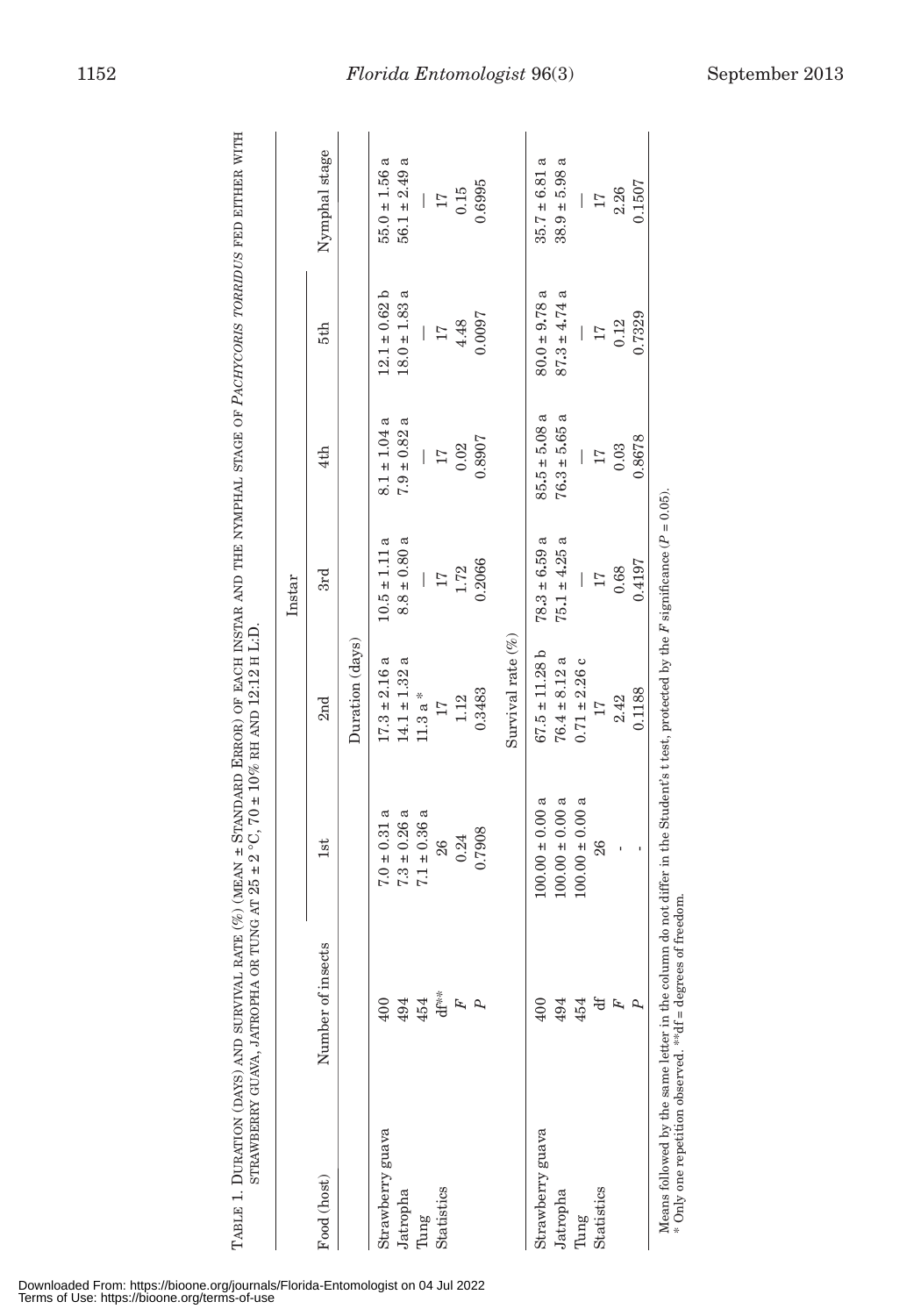the Hemiptera (Brailovsky et al. 1992). Possibly due to the fact that this instar does not feed, and this occurs to other species of the super-family Pentatomoidea (Eberhard 1975; Peredo 2002). The 1st instars of species in this super-family probably use only reserves from the embryonic stage.

Rodrigues et al. (2011) reported that at 24  $\pm$ 1 °C and 12:12 h L:D, *P. torridus* reared on jatropha fruits also had 5 instars with durations of 8.1, 10.0, 9.7, 11.6 and 11.7 days, respectively, totaling 52 days for nymphal development; which is, therefore, slightly shorter than the duration found in our study in which the temperature was 1 degree lower.

For nymphal development from the 1st to the 2nd instar, we observed a survival rate of 100% in the three treatments (Table 1). According to Panizzi and Silva  $(2009)$ , the 1<sup>st</sup> instar nymphs still do not have the buccal system and intestinal flora completely developed, and therefore, they do not feed, but use body reserves to reach the next stage, so that they require only humidity. First instar nymphs continue under oviposition, protected by the mother, who provides maternal care until the 2nd instar, second instars display gregarious behavior as they search for food. Similar behavior was observed for other species of Scutelleridae *Pachycoris klugii* Burmeister,1835 and *Pachycoris stallii* Uhler, 1863 (Peredo 2002; Williams III et al. 2005).

The greater reduction of the survival rate in the nymphal stages was observed in the 2nd instar, which was significantly higher for nymphs fed with jatropha (Table 1). For the other instars, the survival rate remained above 75% (Table 1). Although occurrences of damage to the tung cultures caused by *P. torridus* have been reported (Nava et al. 2009), in our study, we observed that the early developmental stage of this stinkbug does not develop on this fruit, i.e., from the 2nd instar onwards, mortality is almost complete (Table 1). This shows that the attack behavior is different and, possibly, adults of the insect inflict damage to tung cultures. Possibly, the mortality for the 2nd instar of *P. torridus* on tung fruits is attributed to physical characteristics of the fruit's epicarp that has a fibrous texture (approximately 50.6%) (Gengling 2001) and, therefore, the nymphs would have more difficulty to drill through these tissues. Different results were observed for jatropha and strawberry guava, which have fleshy fruits and, thus, more suitable for the nymphs to feed on. Moreover, this hypothesis may be confirmed by the presence of only adults on the plants, which theoretically have better capacity to suck and feed.

 The total survival rate of the nymphal stage was 35.7% for insects fed strawberry guava and 38.9% for those fed jatropha, and these rates were not significantly different (Table 1). Although considered low, these survival rates are higher than those reported by Rodrigues et al. (2011), who found 18.43% of survival rate for nymphs of *P. torridus* fed jatropha. This difference is probably attributed to the method used for the nymphal development, given that Rodrigues et al. (2011) reared insects in different cages and did not specify the number of insects used in each unit.

The sex ratio was not influenced by the food ingested in the nymphal stage, being 0.6 and 0.5 for insects fed with fruits of strawberry guava and jatropha, respectively. Therefore, we found a sex ratio of 1 female to 1 male, which is similar to populations studied in the field (Nava et al. 2009).

# Adult Longevity and Reproduction

The weight of adults differed significantly when the insects were fed with different foods and between the sexes (Fig. 1). Females and males reared on fruits of jatropha (152.0 and 117.2 mg, respectively) were heavier than those reared on strawberry guava fruit (127.9 and 105.9 mg, respectively). Regarding the sexes, females reared on strawberry guava and jatropha (127.9 and 152.0 mg, respectively) were heavier than males (105.9 and 117.2 mg, respectively). The greater weight of insects reared on jatropha as compared to those reared on strawberry guava may be related to the nutritional aspect of the host. Possibly, jatropha contains the quantity and quality of nutrients required for the development of *P. torridus*. Therefore, the parameters of reproduction and longevity of *P. torridus* reared on jatropha reflect the insect development during the nymphal stage. The fact that the females may feed more in the adult stage, the formation of the reproduction system, and subsequent egg production occurs during the nymphal development (Panizzi & Silva 2009). Even though there are no studies comparing the development of *P. torridus* on different foods, this pest is of great importance to



Fig. 1. Weights (mg) (means  $\pm$  standard error) of females and males of *Pachycoris torridus*, determined 24 h after emergence, when fed with strawberry guava and jatropha at 25  $\pm$  2  $^{\circ}\textrm{C},$  70  $\pm$  10% RH and 12:12 h L:D. Means followed by the same letter (lowercase between sexes and uppercase between foods) do not differ in the Student's t test protected at significance of *F* test at 5% probability (*gl* = 316, *F* = 53.65, *P* < 0.00001).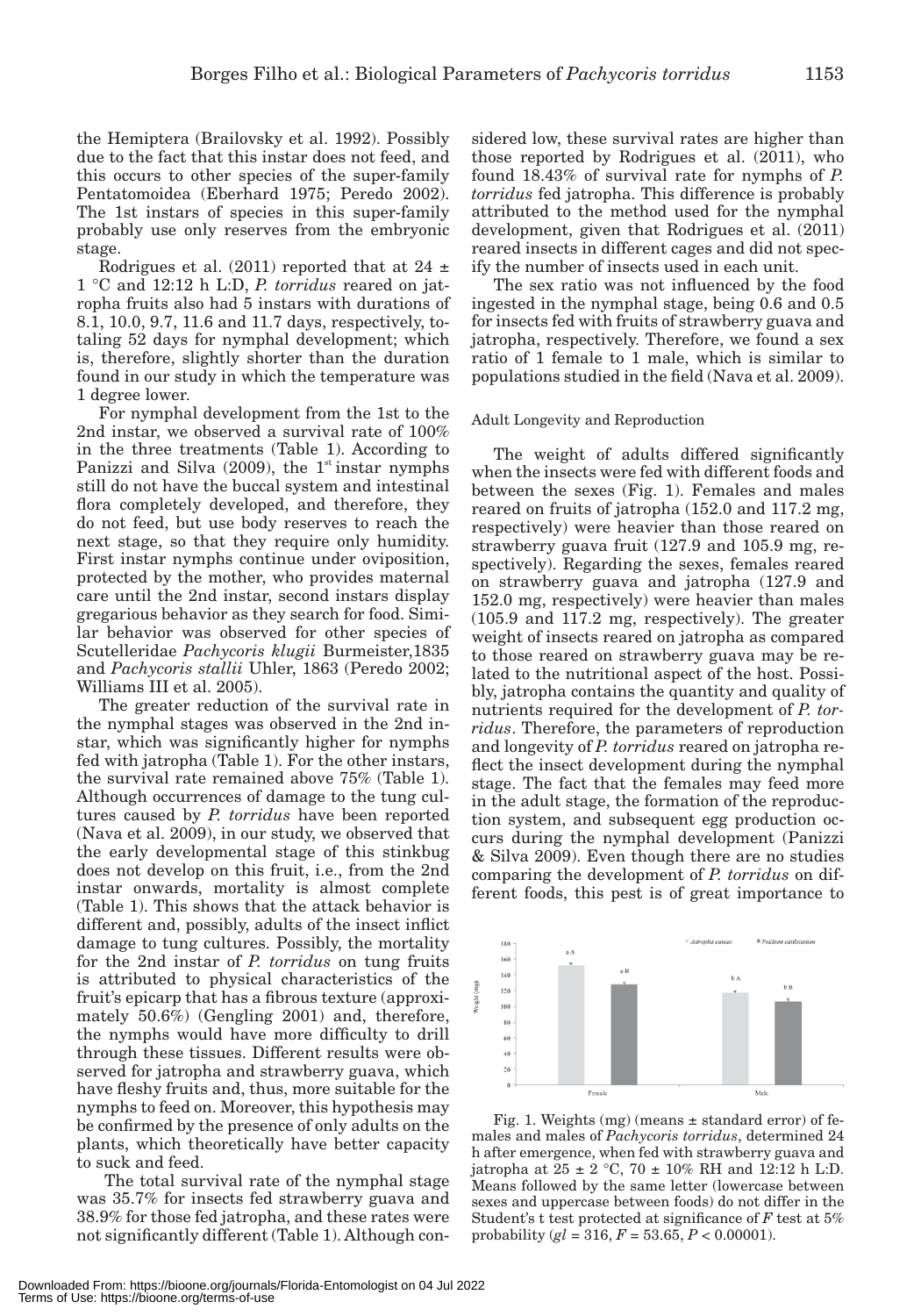

Fig. 2. Survival curve for the periods of pre-oviposition (A), oviposition (B) and post-ovipodition (C) for *Pachycoris torridus* reared on strawberry guava (*Psidium cattleianum*) and jatropha (*Jatropha curcas*) at 25 ± 2 °C, 70 ± 10% RH and 12:12 h L:D. Curves identified with the same letter do not significantly differ from one another. MST = Mean Survival Time.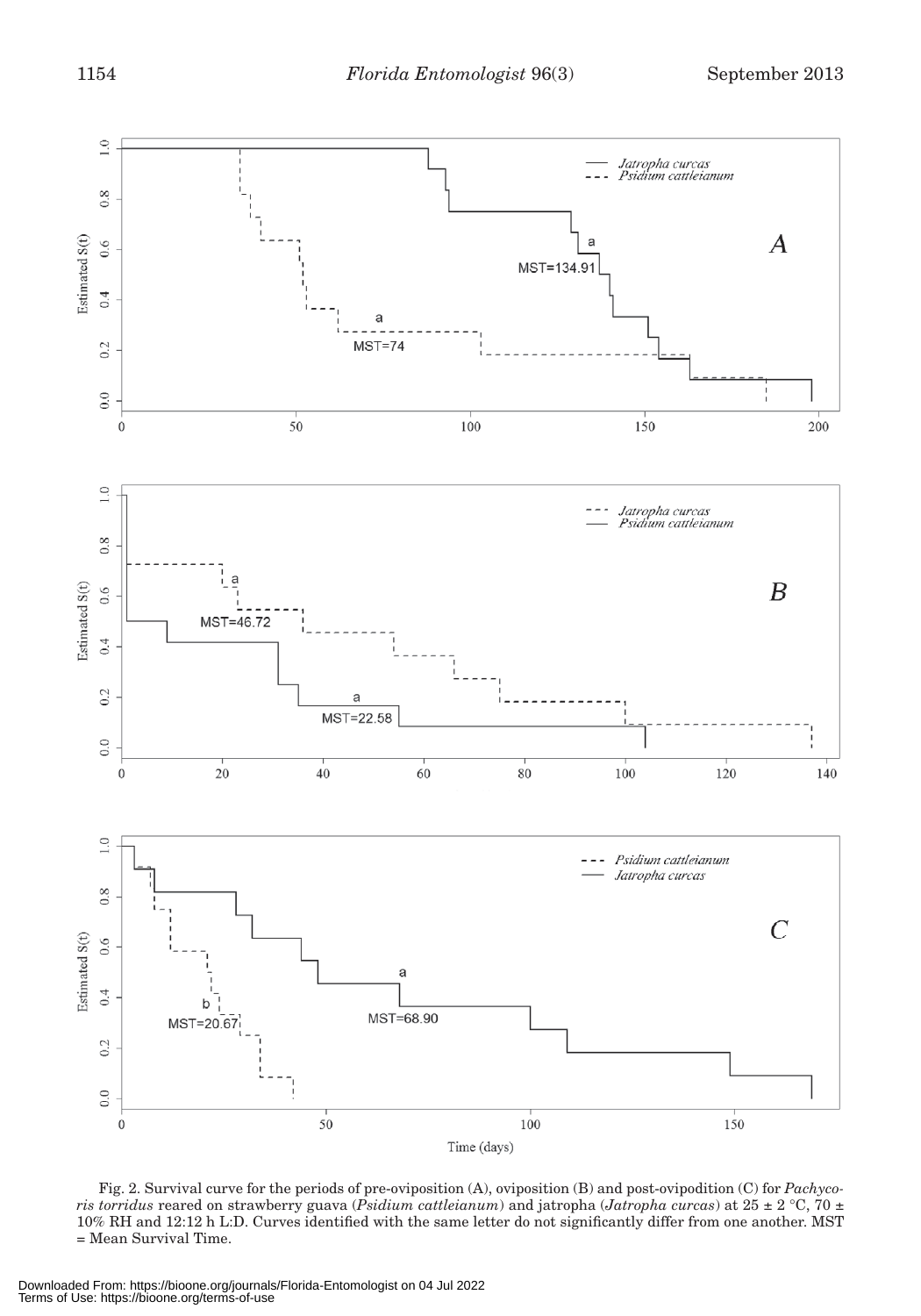jatropha culture, and is considered a key pest of

this culture (Carvalho et al. 2009). The pre-oviposition period for females fed jatropha (134.9 days) was almost double the period found for strawberry guava (74.0 days) (Fig. 2A). The oviposition period for females fed strawberry guava (46.7 days) was roughly the double of the period for females reared on jatropha (22.6 days) (Fig. 2B). During the oviposition period, females fed with strawberry guava had 1.65 egg-laying events on average, amounting to an average of 59.15 eggs per female and 37.05 eggs per oviposition, while females fed with jatropha had 1.15 egg-laying events on average, roughly 42.3 eggs per female and 36.21 eggs per oviposition, and these differences were slight (Table 2). However oviposition when fed jatropha showed a greater number of eggs, ranging from 57 to 87 (Gabriel et al. 1988; Rodrigues et al. 2011).

The average number of eggs per oviposition was also lower than that collected from insects in the field, such as *P. klugii* and *P. stallii*, with values of 82.3 and 53.8 eggs per oviposition, respectively (Peredo 2002; Williams III et al. 2005). It is possible that in the field, insects have a greater variety of foods, mainly in the adult stage (Silva et al. 1968; Sanchez-Soto & Nakano 2002) and are, therefore, capable of supplying their nutritional requirements more adequately. Moreover, the developmental stage of fruits of jatropha and strawberry guava may also interfere diminish insect fecundity. According to Rodrigues et al. (2011), although *P. torridus* develops in seeds of jatropha, this insect shows preference for developing fruits, which possibly have a different physical and chemical constitution.

The duration of the post-oviposition period was 3 times longer for insects fed strawberry guava (68.9 days) than for those fed jatropha (20.7 days) (Fig. 2C).

Life span of adult insects fed jatropha was greater than that for adults fed strawberry guava (Fig. 3A and B). The same behavior was observed for males, while for females, there was no significant difference (Fig. 3C and D. In strawberry guava fruits, we also observed significant difference between males and females, while in jatropha fruits, although females lived longer, the difference was no significant. Rodrigues et al. (2011) reported life span of 93 days, therefore, shorter than the results in our study. The difference of approximately 50 days between the result obtained in the current study and those reported in the literature may also be related to the method used in the evaluation of longevity, given that Rodrigues et al. (2011) assessed adult longevity from nymphs collected in the field, while in our study, the insects used came from laboratory rearing. Moreover, the populations of *P. torridus* used are from different locations with distinct climatic conditions. Rodrigues et al. (2011) used populations from the Central-Western region in Brazil, which is characterized by tropical climate, while in our study; we used a population collected from the Southern region in Brazil, characterized by temperate climate. For the egg stage, we observed that the duration was roughly 11 days for both treatments. For the survival in the embryonic stage, eggs laid by females fed with jatropha had a survival rate (51.5%) significantly higher than for those fed with strawberry guava (32.1%) (Table 2). These values of the embryonic stage are similar to those found by Rodrigues et al. (2011) (12.7 days), while the survival rate for eggs reported by the authors was 90.5%. In case of embryonic period survival, probably the used method influenced on the study whether in this work the eggs under female care were removed from the laying place, while Rodrigues et al. (2011) didn't use this procedure.

Thus, the fruits of strawberry guava and jatropha are adequate for the development and reproduction of *P. torridus*, however, this stinkbug shows greater weights for males and females and longer life span when fed with jatropha. Therefore, the management of this insect pest in jatropha cultivations should take into account the control of this pest in other hosts as well, such as strawberry

TABLE 2. MEAN VALUES (± STANDARD ERROR) OF BIOLOGICAL PARAMETERS OF *PACHYCORIS TORRIDUS* REARED ON STRAWBERRY GUAVA AND JATROPHA AT  $25 \pm 2$  °C,  $70 \pm 10\%$  RH AND 12:12 H L:D.

|                                       |                     |                     | <b>Statistics</b> |      |        |
|---------------------------------------|---------------------|---------------------|-------------------|------|--------|
| Parameters                            | Strawberry guava    | Jatropha            | df                | F    | P      |
| Number of egg-laying events           | $1.65 \pm 0.45$ a   | $1.15 \pm 0.33$ a   | 21                | 2.58 | 0.1235 |
| Number of eggs                        | $59.15 \pm 15.86$ a | $42.30 \pm 12.60$ a | 21                | 2.21 | 0.1518 |
| Number of eggs per laying             | $37.05 \pm 1.96$ a  | $36.21 \pm 2.21$ a  | 21                | 1.32 | 0.2631 |
| Daily oviposition                     | $13.2 \pm 5.69$ b   | $19.2 \pm 5.21$ a   | 21                | 0.61 | 0.4418 |
| Duration of egg stage (days)          | $10.5 \pm 0.26$ a   | $10.7 \pm 0.26$ a   | 10                | 0.04 | 0.8436 |
| Survival rate in the egg stage $(\%)$ | $32.1 \pm 12.04$ b  | $51.5 \pm 12.53$ a  | 21                | 1.23 | 0.2794 |

Means followed by the same letter (lowercase in the row and uppercase in the column) do not differ in the Student's t test, protected by the  $F$  significance at 5% probability. \*\*df = degrees of freedom.

Downloaded From: https://bioone.org/journals/Florida-Entomologist on 04 Jul 2022 Terms of Use: https://bioone.org/terms-of-use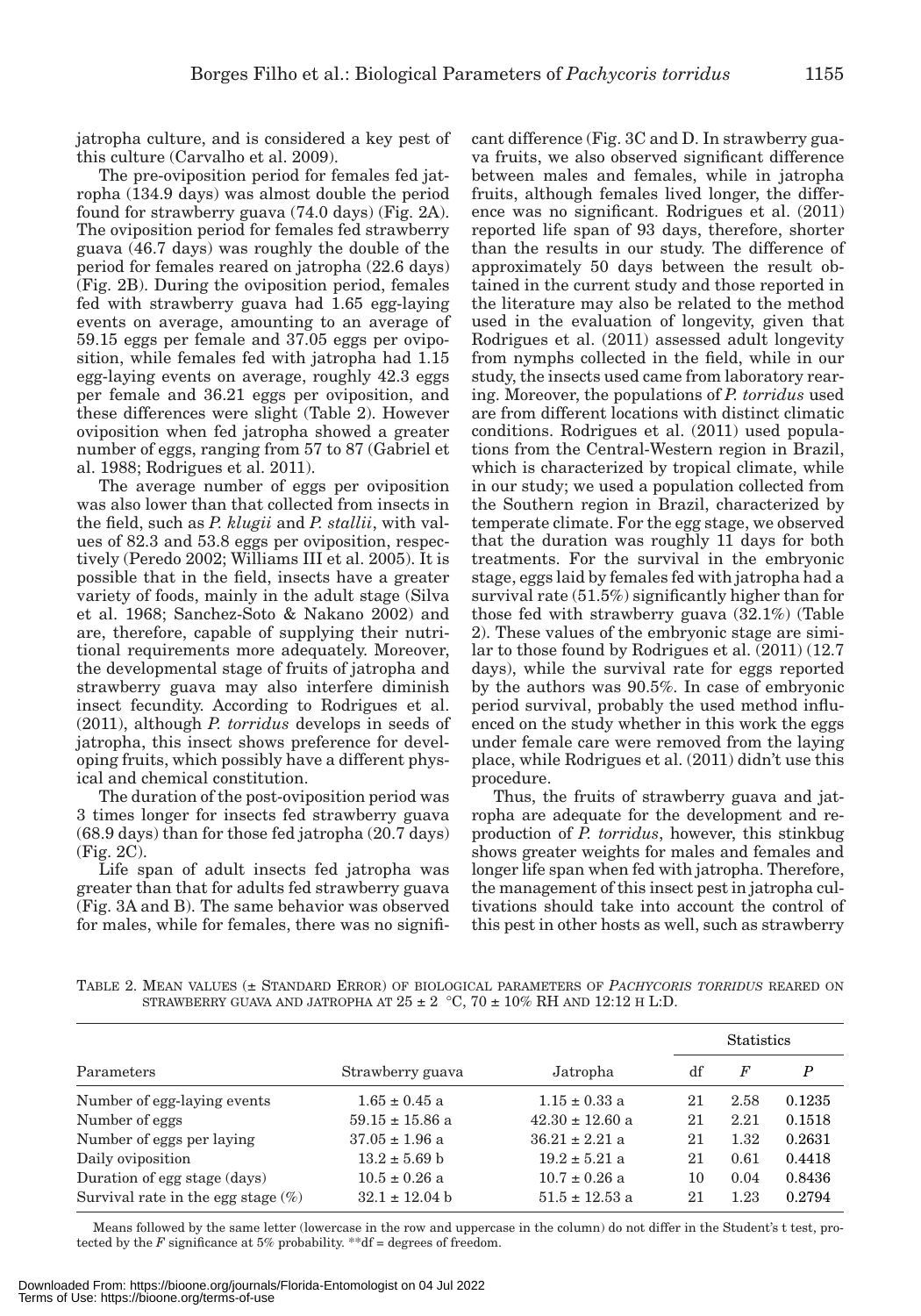

Fig. 3. Survival curves for *Pachycoris torridus*. Graphs A refer to longevity of females reared on strawberry guava (*Psidium cattleianum*) and jatropha (*Jatropha curcas*); graph B refer to longevity of males reared on *P. cattleianum* and *J. curcas*; graphs C refer to longevity of females e males reared on *P. cattleianum*; and graphs D refer to longevity of females e males reared on *J. curcas*. 25 ± 2 °C, 70 ± 10% RH and 12:12 h L:D. Curves identified with the same letter do not significantly differ from one another. MST = Mean Survival Time.

guava, for the climatic conditions found in the Rio Grande do Sul State, Brazil. Given that the development of *P. torridus* occurred in jatropha and strawberry guava, the control should be applied soon after the occurrence of the pest in the culture to avoid its migration to others.

#### ACKNOWLEDGMENTS

This study was supported in part by the Financiadora de Estudos e Projetos (Finep, Brazilian Financing Agency for Studies and Projects), the Conselho Nacional de Desenvolvimento Científico e Tecnológico (CNPq, Brazilian National Council for Scientific and Technological Development), and the Coordenação de Aperfeiçoamento de Pessoal de Nível Superior (CAPES, Office for the Advancement of Higher Education).

#### REFERENCES CITED

- COLOSIMO, E. A., AND GIOLO, S. R. 2006. Análise de sobrevivência aplicada. São Paulo: Edgard Blücher, 370 pp.
- BRAILOVSKY, H., CERVANTES, L., AND MAYORGA, C. 1992. Hemiptera: Heteroptera de México XLIV. Biología, estadios ninfales y fenologia de la tribu Pentatomini (Pentatomidae) en la Estación de Biología Tropical "Los Tuxtlas", Veracruz. México: UNAM. 204 pp.
- BROGLIO-MICHELETTI, S. M. F., ENDRES, L., VALENTE, E. C. N., SOUZA, L. A., SANTOS, C. M., AND DIAS, N. S. 2010. Primeiro registro de *Pachycoris torridus* em pinhão-manso (Euphorbiaceae) em Alagoas, Brasil. Ciência e Agrotecnologia 34: 1654-1657.
- CARVALHO, B. C. L., OLIVEIRA, E. A. S., LEITE, V. M., AND DOURADO, V. V. 2009. Informações técnicas para o cultivo do pinhão-manso no Estado da Bahia. 1. ed. Salvador: EBDA. 79 pp.
- COSTA LIMA, A. 1940. Insetos do Brasil, 2 tomo, capítulo 22, Hemípteros. Série Didática. Rio de Janeiro: Escola Nacional de Agronomia, no. 3. 351 pp.
- EBERHARD, W. G. 1975. The ecology and behavior of a subsocial pentatomid bug and two scelionid wasps: strategy and counterstrategy in a host and its parasites. Washington: Smithsonian Contributions to Zoology, no. 205. 39 pp.
- FROESCHNER, R. C. 1988. Family Scutelleridae Leach, 1815. The shield bugs, pp. 684-693 *In* T. J. Henry and R. C. Froeschner [eds.], Catalog of the Heteroptera or true bugs, of Canada and the Continental United States. New York: Brill. 958 pp.
- GABRIEL, D., CALCAGNOLO, G., TANCINI, R. S., DIAS NETTO, N., PETINELLI JÚNIOR, A., AND ARAÚJO, J. B. M. 1988. Estudo com o percevejo *Pachycoris torridus* (Scopoli, 1772) (Hemiptera: Scutelleridae) e seu inimigo natural *Pseudotelenomus pachycoris* Lima, 1928 (Hymenoptera: Scelionidae) em cultura do pinhão paraguaio *Jatropha* spp. Biológico54: 17-20.
- GALLO, D., NAKANO, O., SILVEIRA NETO, S., CARVALHO, R. P. L., BATISTA, G. C., BERTI FILHO, E., PARRA, J. R. P., ZUCCHI, R. A., ALVES, S. B., VENDRAMIM, J. D., MARCHINI, L. C., LOPES, R. S. L., AND OMOTO, C. 2002. Entomol. Agríc. Piracicaba: FEALQ. 920 pp.
- GENGLING, L. WORLD FERTILIZER USE MANUAL. CHINESE ACADEMY OF HORTICULTURAL SCIENCES, BEIJING, 2001. Internet: www.fertilizer.org/PUBLISH/PUB-MAN/tung.htm.
- IBGE PAM: 2010. Rio de Janeiro: IBGE, 2008. Disponível em: http://www.ibge.gov.br/home/estatistica/ economia/pam/2010/default\_zip\_perm.shtm. Acesso em: 15 de set. de 2010.
- MONTE, O. 1937. Algumas variações nos desenhos e cores de *Pachycoris torridus* (Scopoli). O Campo 8: 71.
- NAVA, D. E., ZANARDI, O. Z., MELO, M., AND SILVA, S. D. A. 2009. Insetos praga e benéficos na cultura do tungue. 1. ed. Pelotas: Embrapa, n. 276. 13 pp.